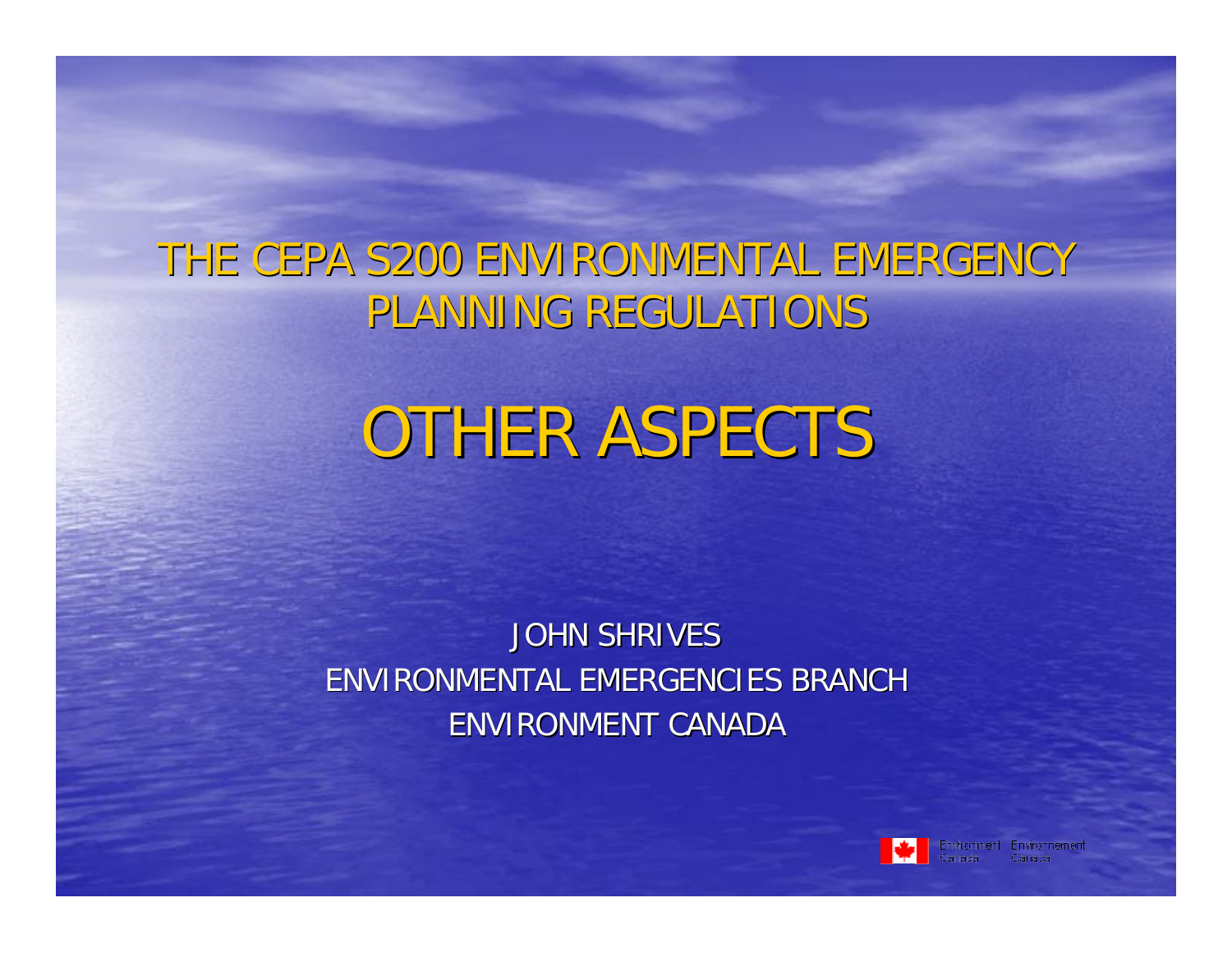## OTHER ASPECTS

• Recovery •Spill notification and reporting •Compliance promotion and enforcement

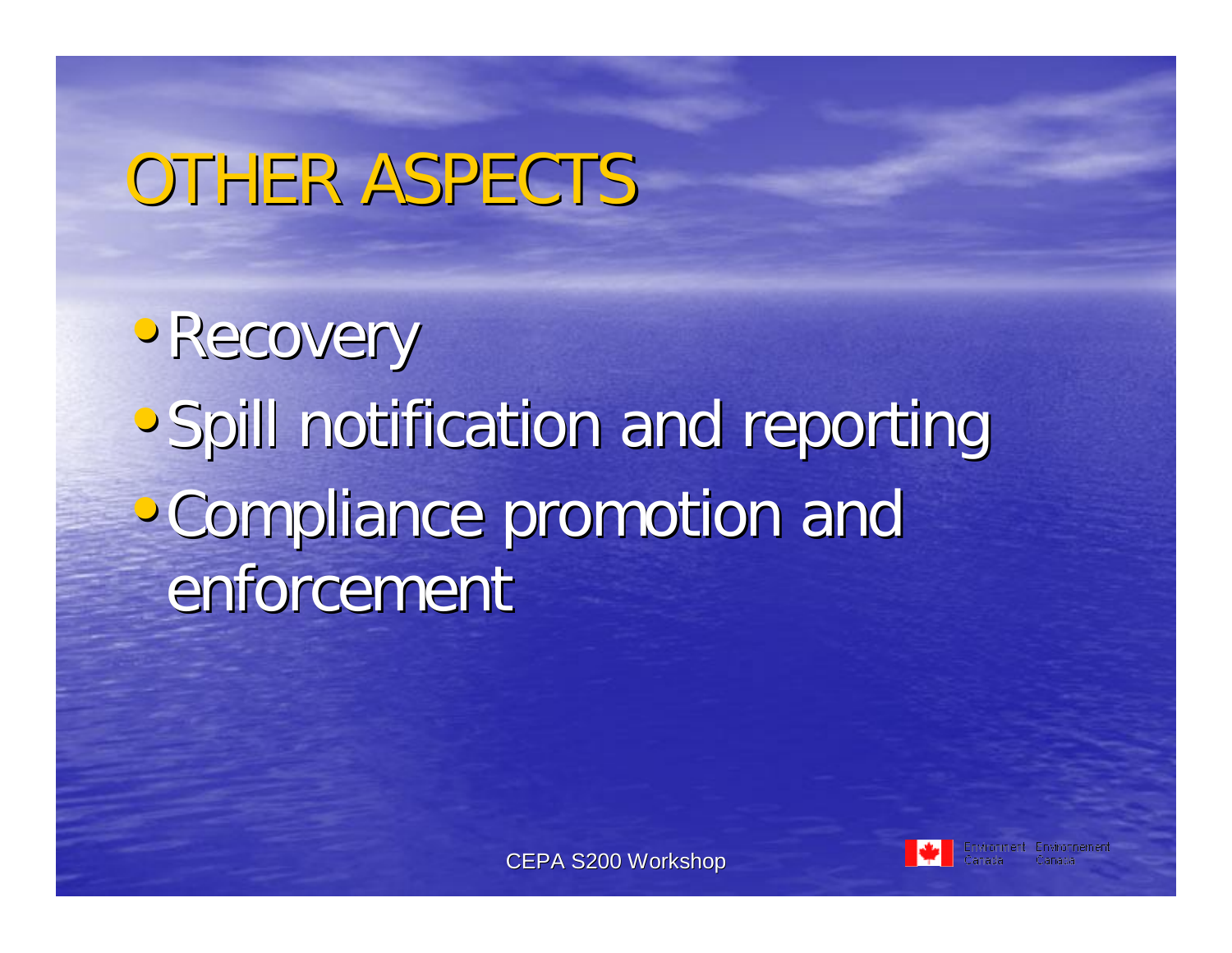# RECOVERY CONCEPTS

- CSA Z731 Emergency Preparedness Standard  $\Rightarrow$  "activities and programs designed to return a situation to an acceptable condition"
- Restoration of any part of the environment damaged by or during the emergency
- Affects both the operating entity and the surrounding community
- Managed through discussions with all affected parties

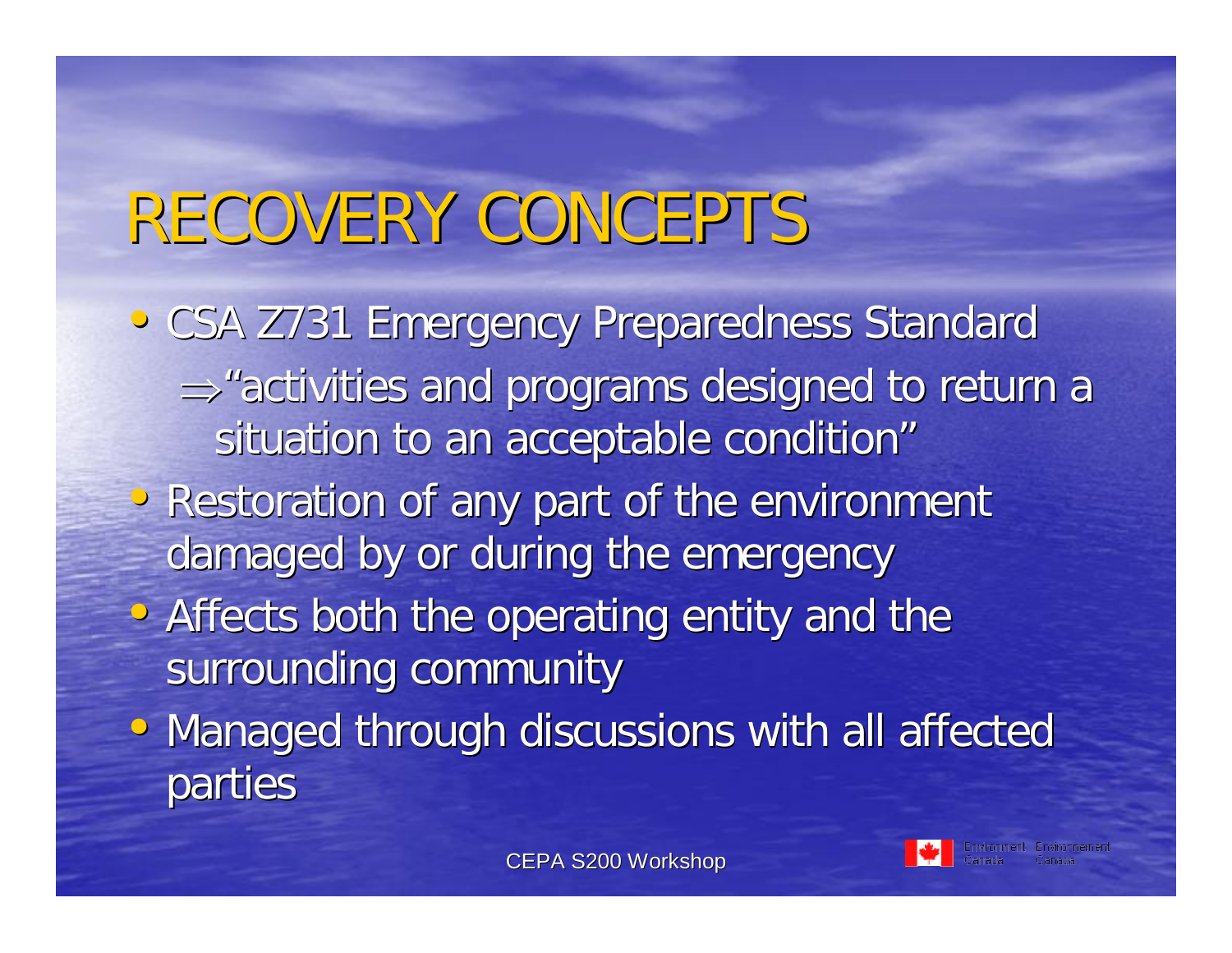- Restoration level determined by size, persistence and toxicity
- Recovery to natural state may not always be possible
- **Each situation is site dependent**
- Returning to normal need to define what's acceptable to affected stakeholders
- Planning arrangements need to be understood and easily applied

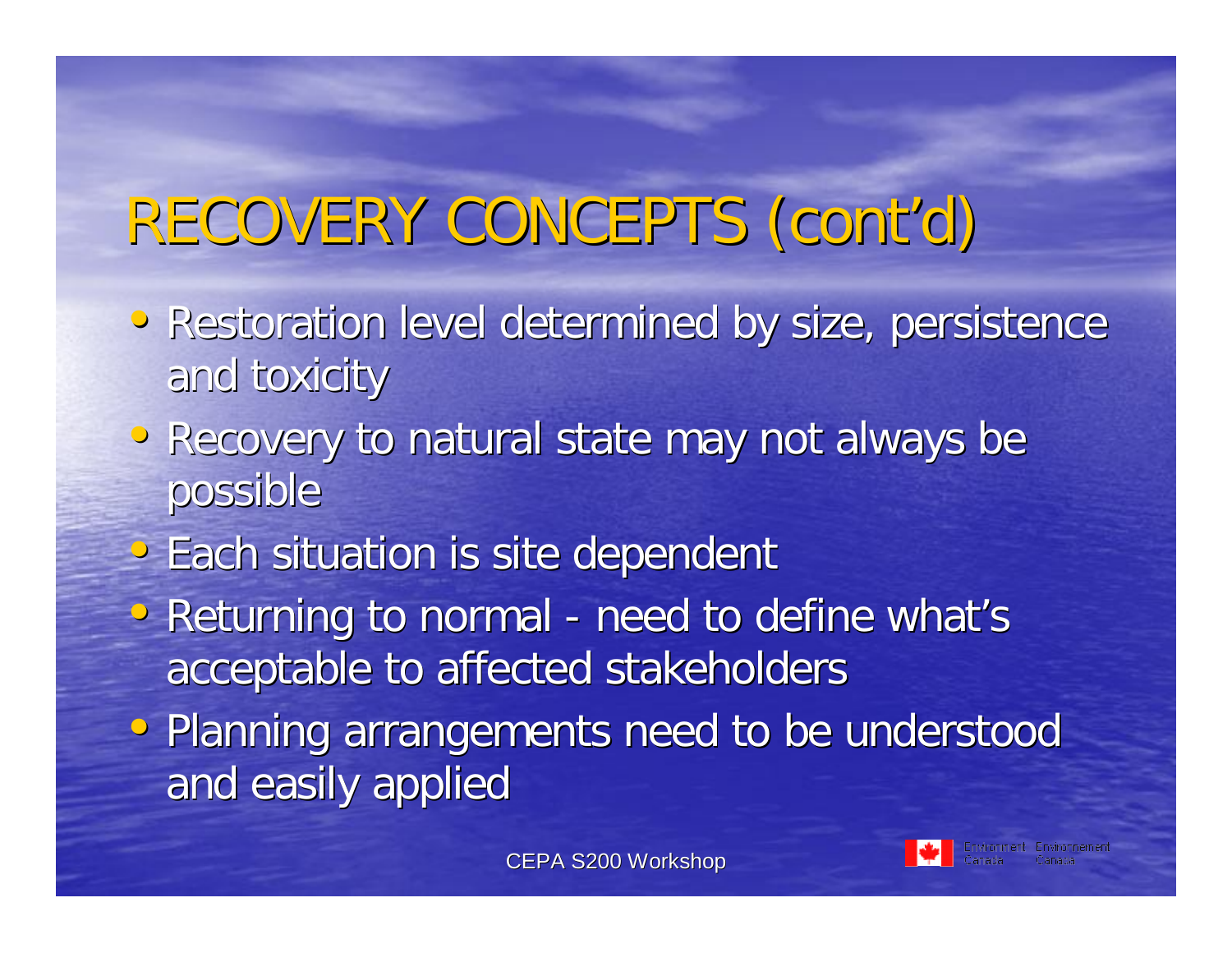- "Polluter Pays" Principle applies
- Inaction could trigger other options with recovery of costs from polluter
- This portion of E2 plan provides direction to reduce impacts and hasten restoration
- Need to activate processes between responsible party and public authorities ASAP

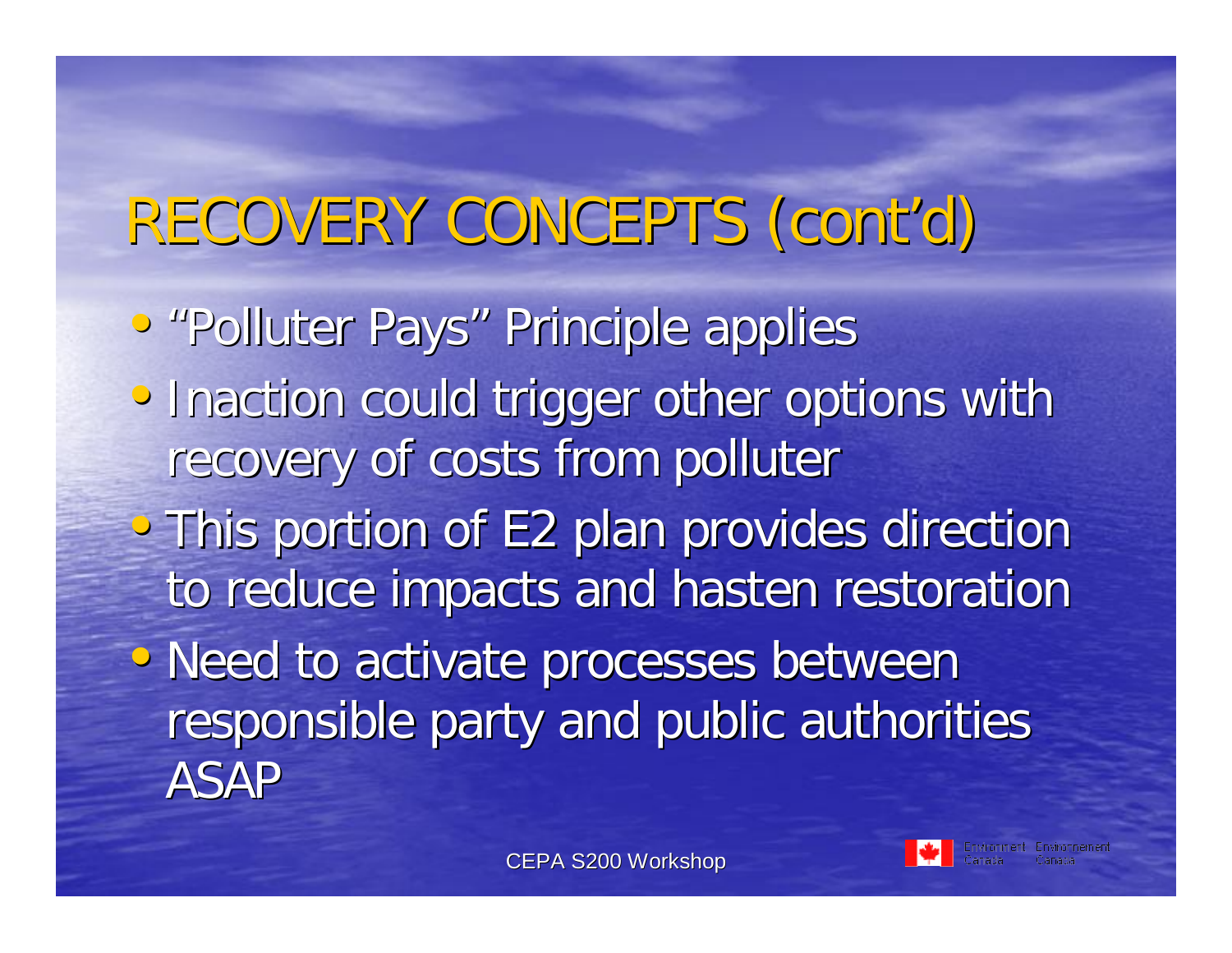• Rapid response without assessing risks associated with recovery can increase damage and prolong recovery of environment

• Commence during response or staged-in • Factors influencing recovery time:  $\Rightarrow$  extent of damage, availability and commitment of personnel, resources and finances

CEPA S200 Workshop

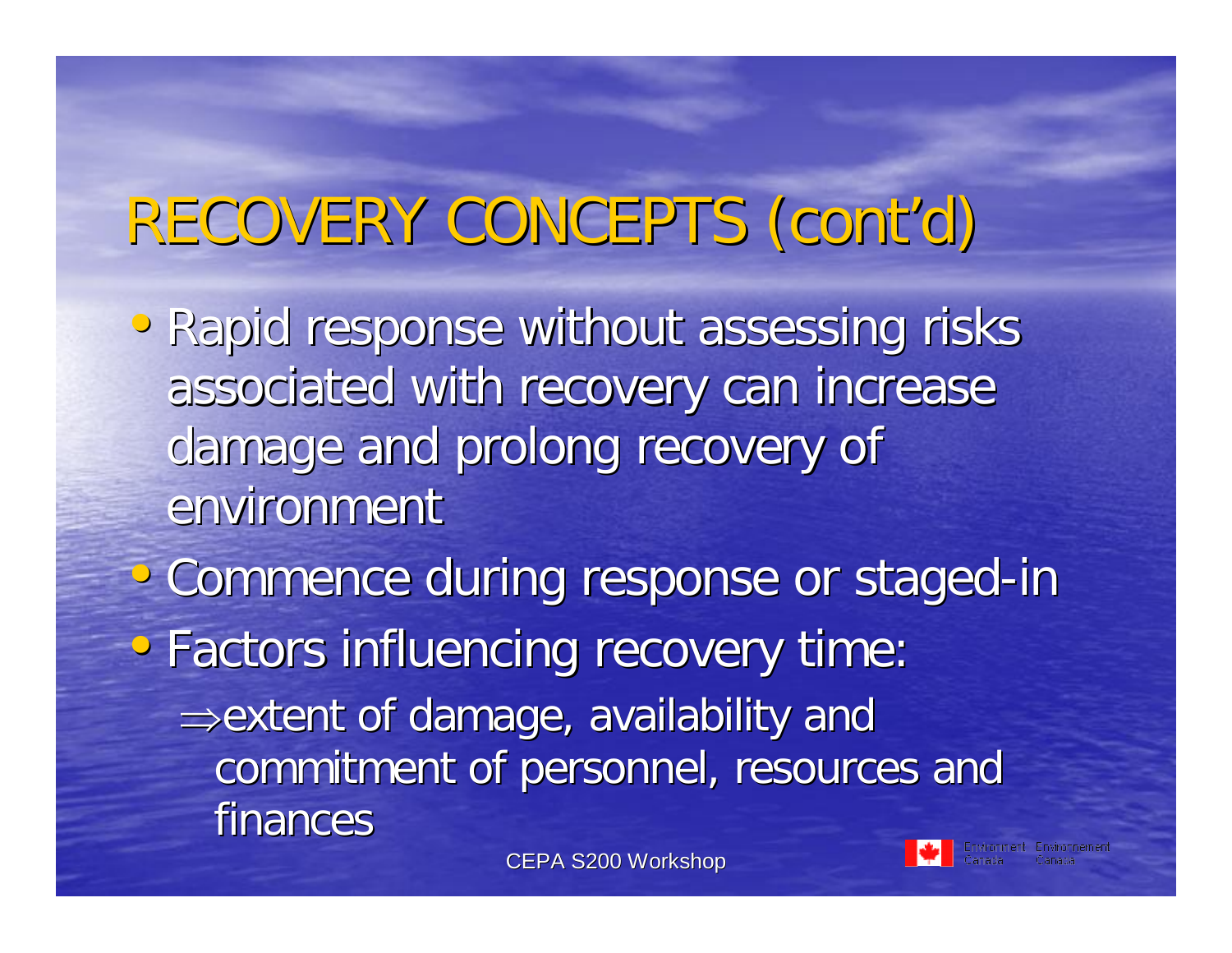• Suggested damage assessment process:  $\Rightarrow$  Determine damage extent and communicate appropriately to all relevant parties  $\Rightarrow$  Develop a system for timely use of right resources  $\Rightarrow$  Work with outside resources where possible

 $\Rightarrow$  Help to organize community resources necessary for affected people

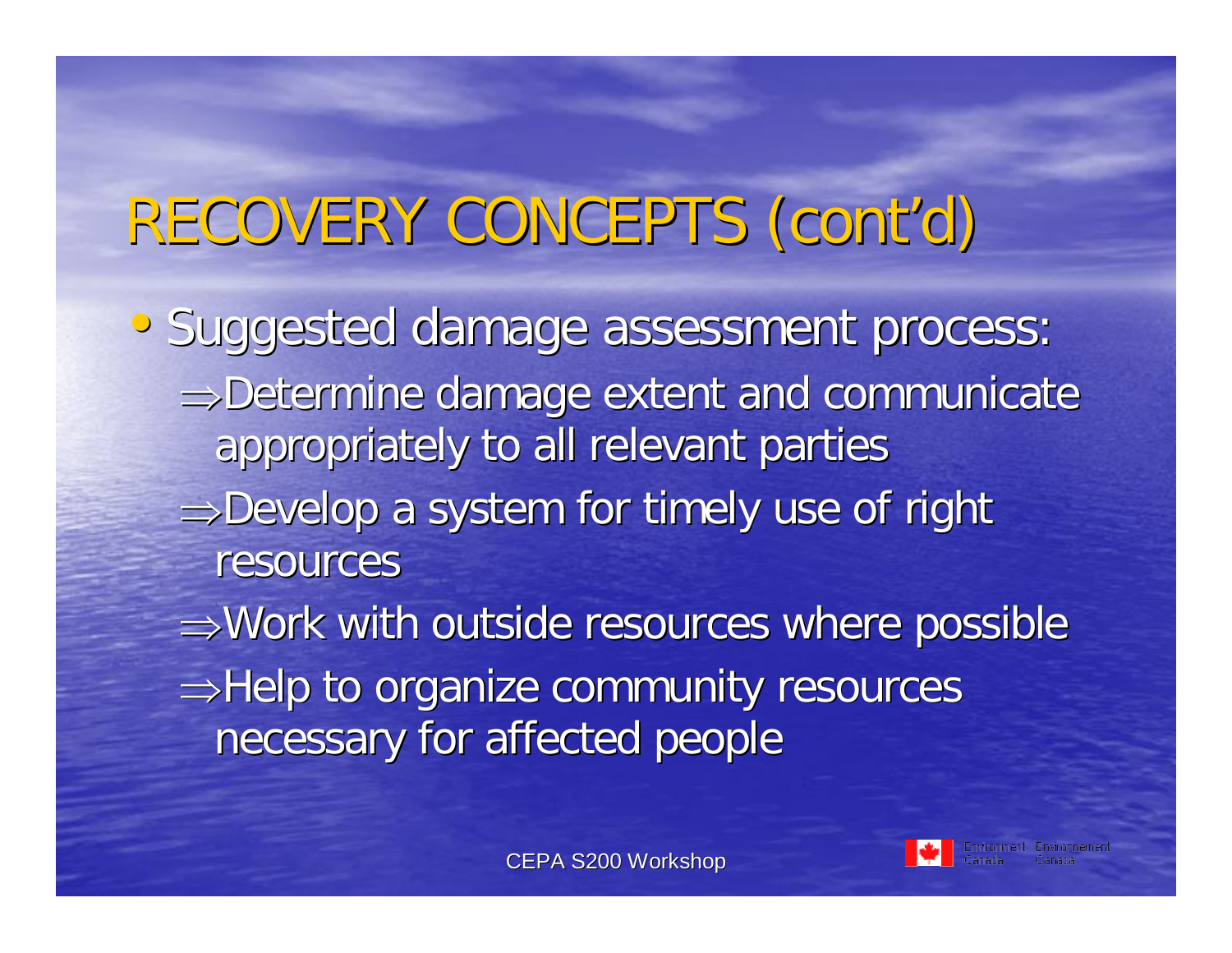#### Spill Notification and Reporting Duty to notify, report and mitigate

- S201 applies once a substance is listed under s200 - general provision
- Applies when an "environmental emergency" occurs (s193) for any listed substance that impacts human health or the environment  $(s194)$
- Applies to anyone who owns or has charge, management or control of said substance
- Use of existing provincial reporting thresholds or those specified under the Transportation of Dangerous Goods Act (Accidental Release Immediate Reporting Requirements)

CEPA S200 Workshop

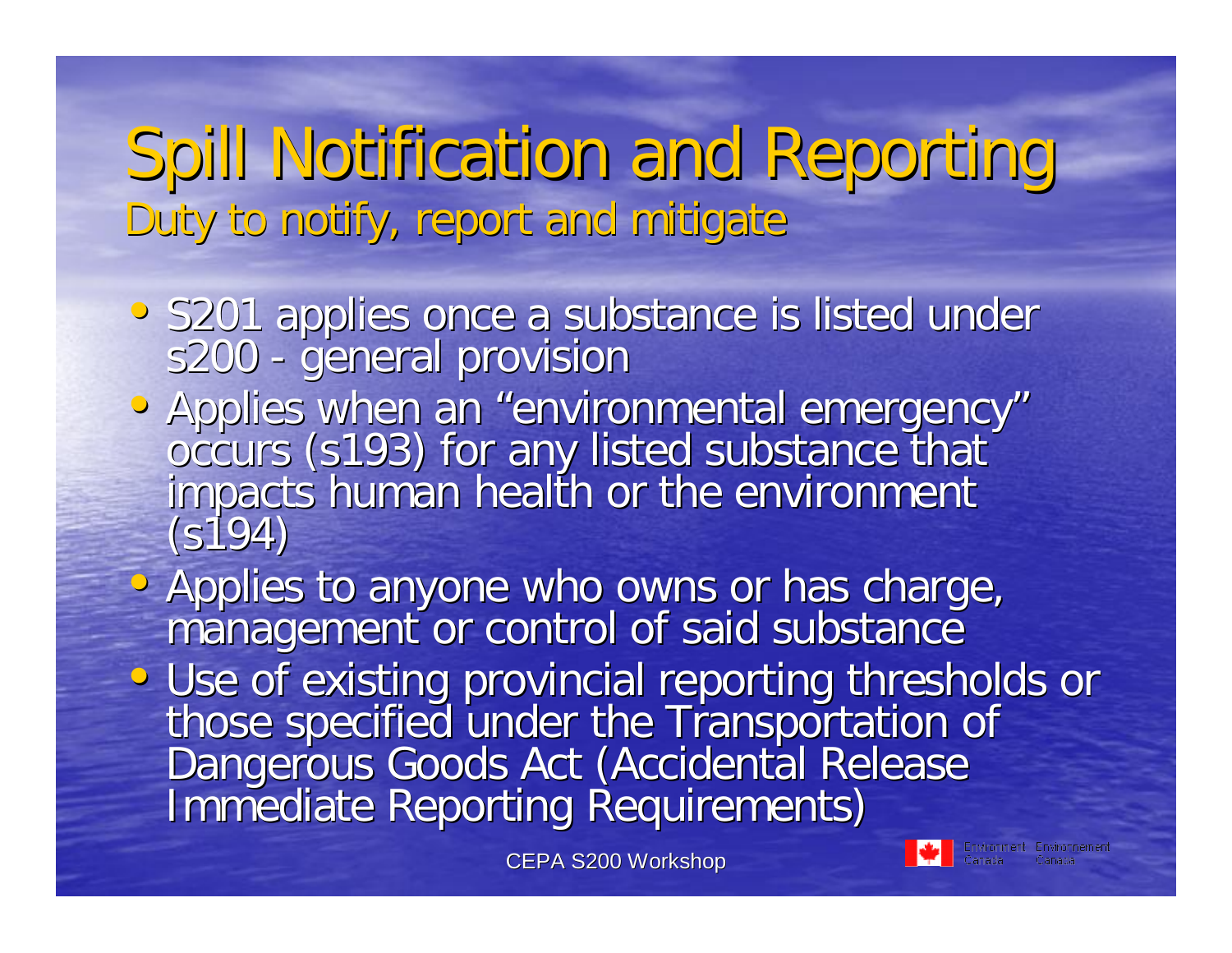#### Spill Notification and Reporting Duty to notify, report and mitigate

- Verbal notification to be made by telephone as soon as possible in the circumstances
- Written report made within 30 days to the relevant authorities
- Appendix 6 in Guidelines lists content requirements for both notification and reporting • Phone numbers and contacts also provided

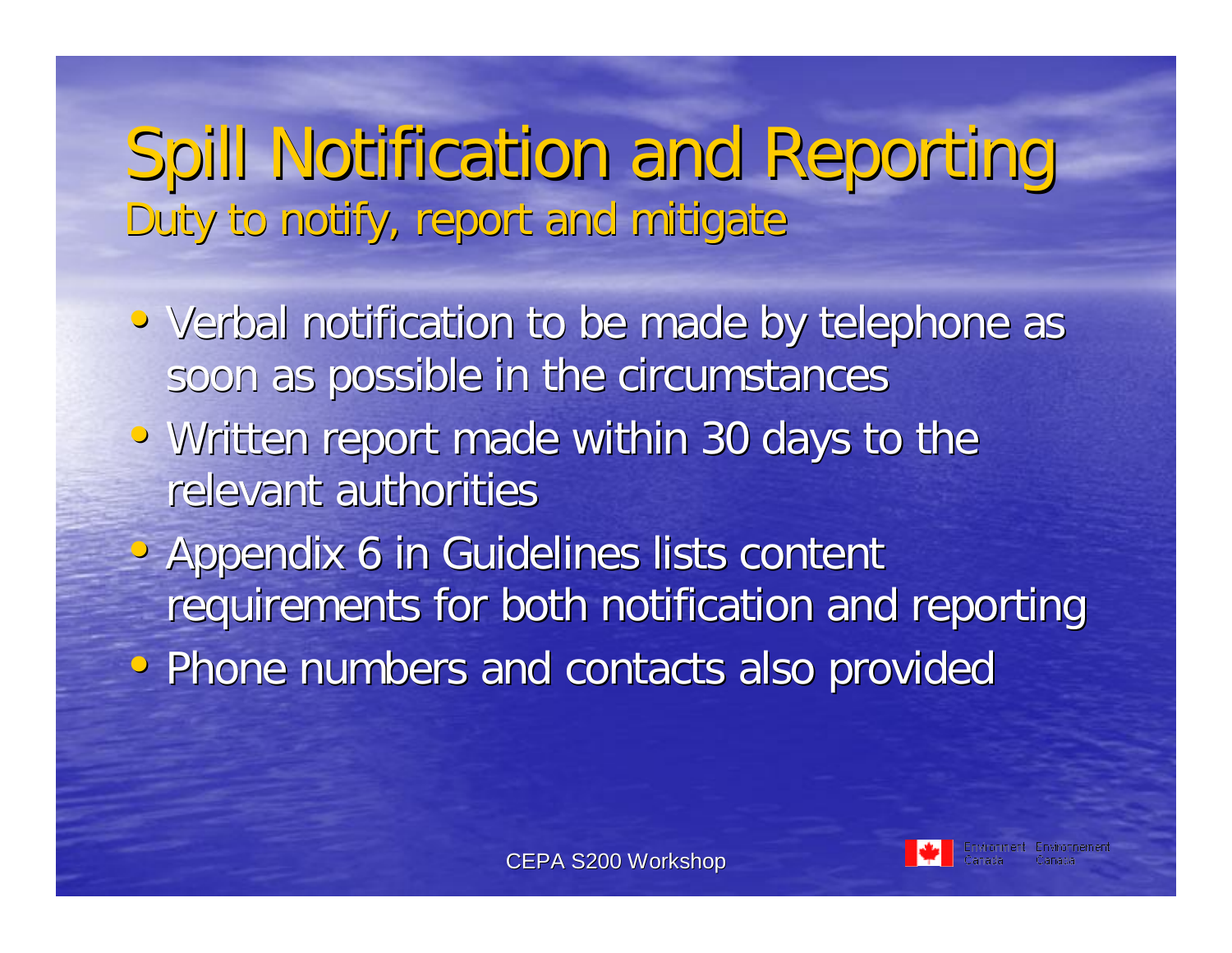## Compliance Promotion

Compliance promotion activities underway

- Include development of both a Compliance Strategy and Compliance Promotion Plan
	- Publicly available, if requested
	- Identifies responsibilities/tasks for both HQ and Regions Range of opportunities available to raise awareness and inform regulatees of requirements
	- Plan also contains various performance targets e.g. # of plans evaluated, # of exercises observed annually